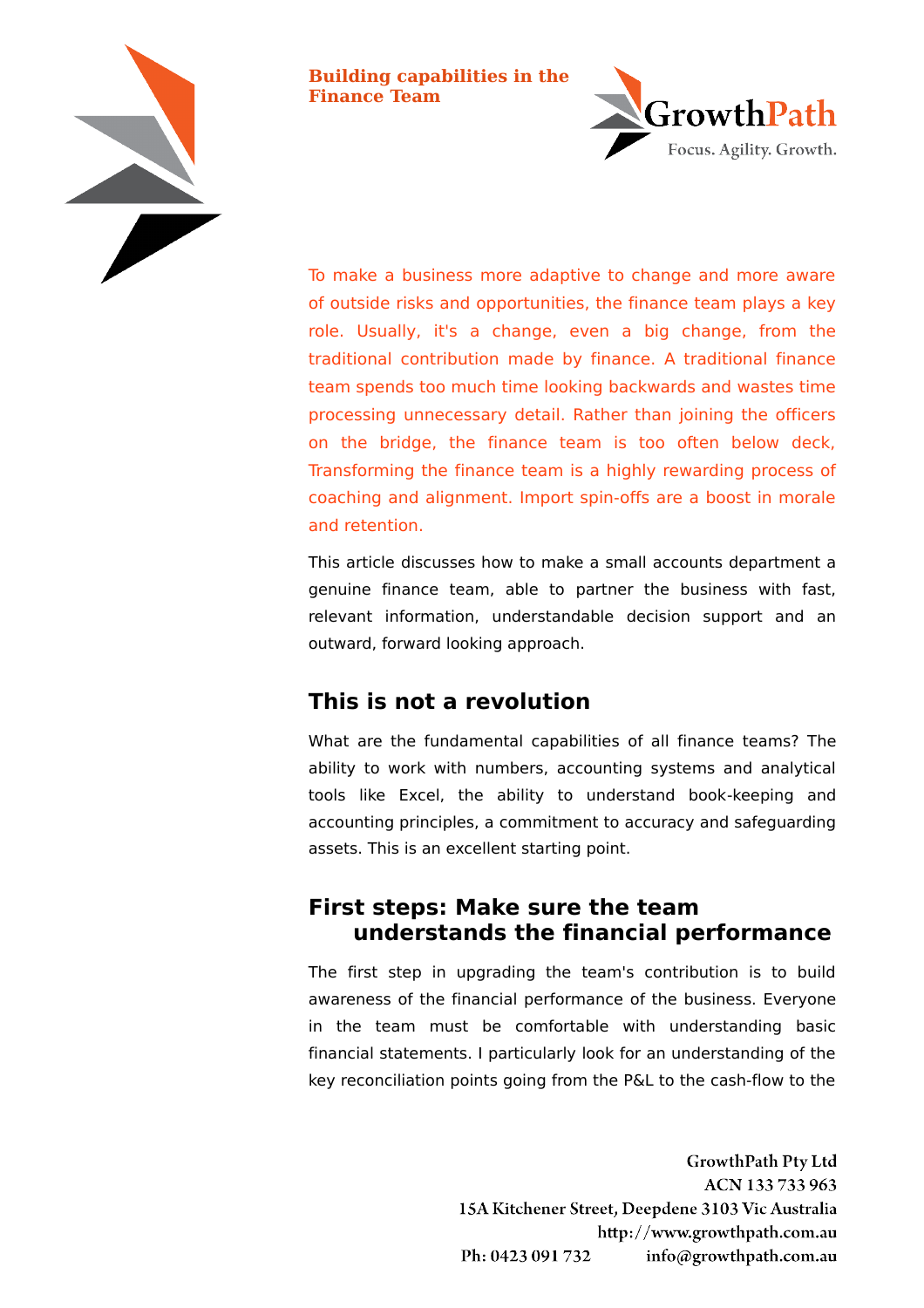

balance sheet. I recommend monthly presentations of the financial results to the team; encourage discussion and alternate who presents. This may already be a change. The SME owners may find this level of information sharing confronting: just remind them that the finance team is highly trusted, and anyway has access to all the data anyway (which is true more often than not at SMEs).

# **Increase Engagement with the business**

The finance team needs some people who are deeply interested in the business, and are autonomous. You can drop them into rough terrain, and know they have the awareness to detect when there is something happening they need to know about, and the initiative to investigate further.

Once finance team size gets to about five or six, you should deliberately strive for a mix of capabilities and styles in your team. In a team of that size, aim for two people capable of working independently in the business, away from their finance desk. Your test of that is: can you assign them to a project team anywhere in the business? In Australian Football terms, these are your midfielders: capable of winning the ball in a contest, and moments later running into space and linking team mates to move the ball rapidly. These people take the analytical approach that is a key value of finance, and fuse that with an understanding of business processes.

Do you need to hire these people from the market? Doing so is expensive and disruptive. Of course, it's better to find and develop people under your nose. It is very motivating for the person and for the team. In my experience of working with teams all around the world, often in low profile, out of the way organisations (factories in rural France and Poland, for example), these capabilities exist. You won't find someone ready to be a star on day one, but you will probably find potential. As well, the points below help when recruiting.

The indicators that someone has these capabilities are

• a desire to learn. Someone who is studying, keen to ask

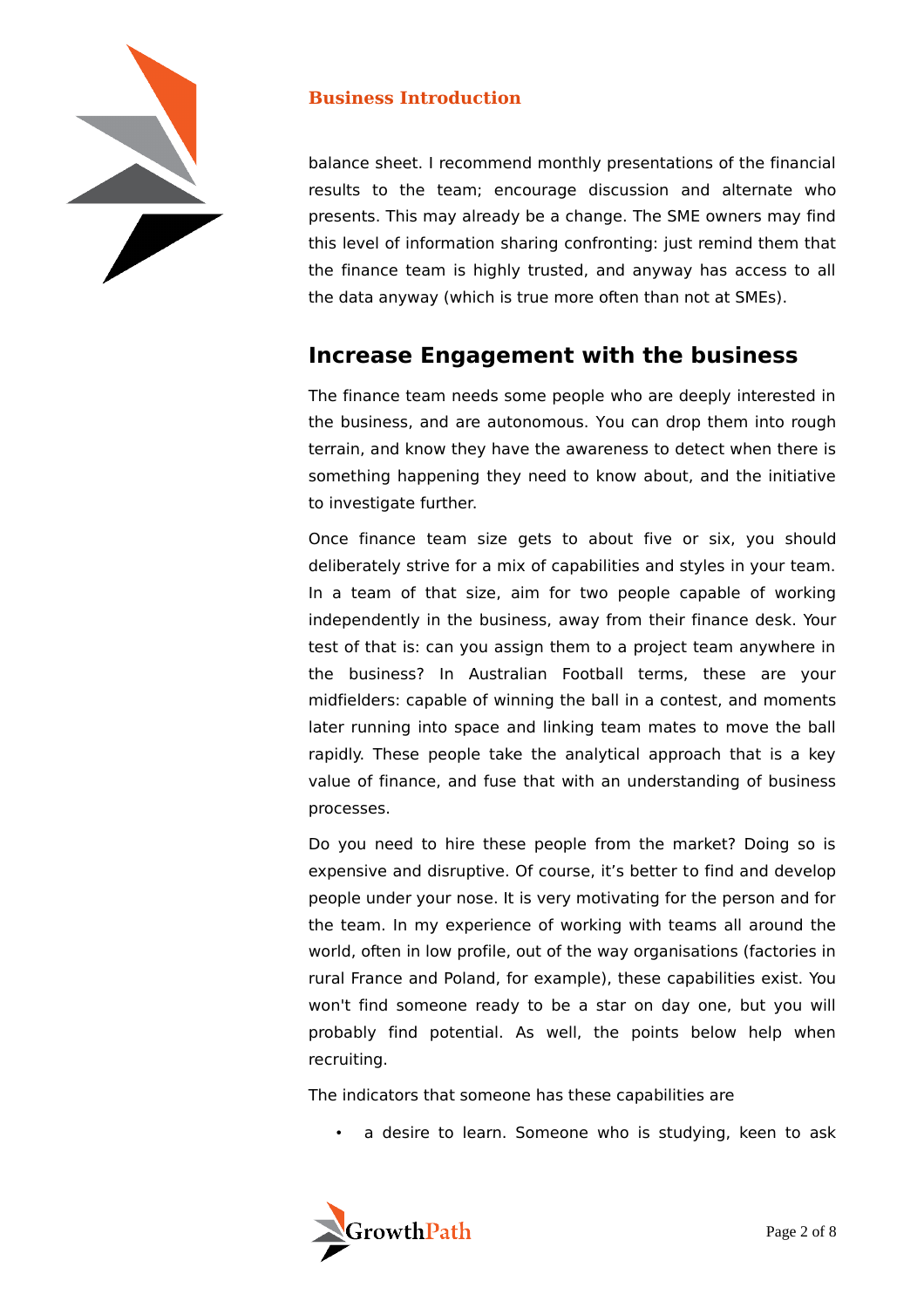

questions, interested in customers and suppliers.

- a people person, interested in what people are doing
- enjoys explaining
- interested in the business application of information and analysis
- reality-checks numbers, understands when something makes sense in the real world.
- is confident about estimating and making approximations
- instinctively treats phone calls from customers as a priority, and doesn't volunteer that the customer is talking "merely" to Finance, but instead focuses on helping the customer or quickly handing the call over to someone who can help. Handing over does not mean simply forwarding the call.
- Time management: Peter Drucker has a wonderful quote about time: a resource that you can't buy, produce, borrow or store. Prioritisation is the key. People show this in many ways: someone successfully studying while working will be good at this.

## **Team Balance: In defence of beancounters**

The stereotype of a traditional finance team is "bean counters", referring to accountants who pay extreme attention to detail, are very thorough and rules based, and reliable in completing routine tasks with accuracy. After you have recruited or developed two or three people into the midfielder role I describe above, the reliable, safe pair of hands becomes important. Finance must never leave behind the key requirement to be accurate, reliable and predictable in its core responsibilities. In a small team aim for one or two "anchors". The trade off for lack of flexibilty and engagement with the business is high reliability. The person may not have flair, but they are motivated and passionate about the accuracy of their work, and proud of their personal brand. You need a bean counter or two, but make sure they are exceptional and

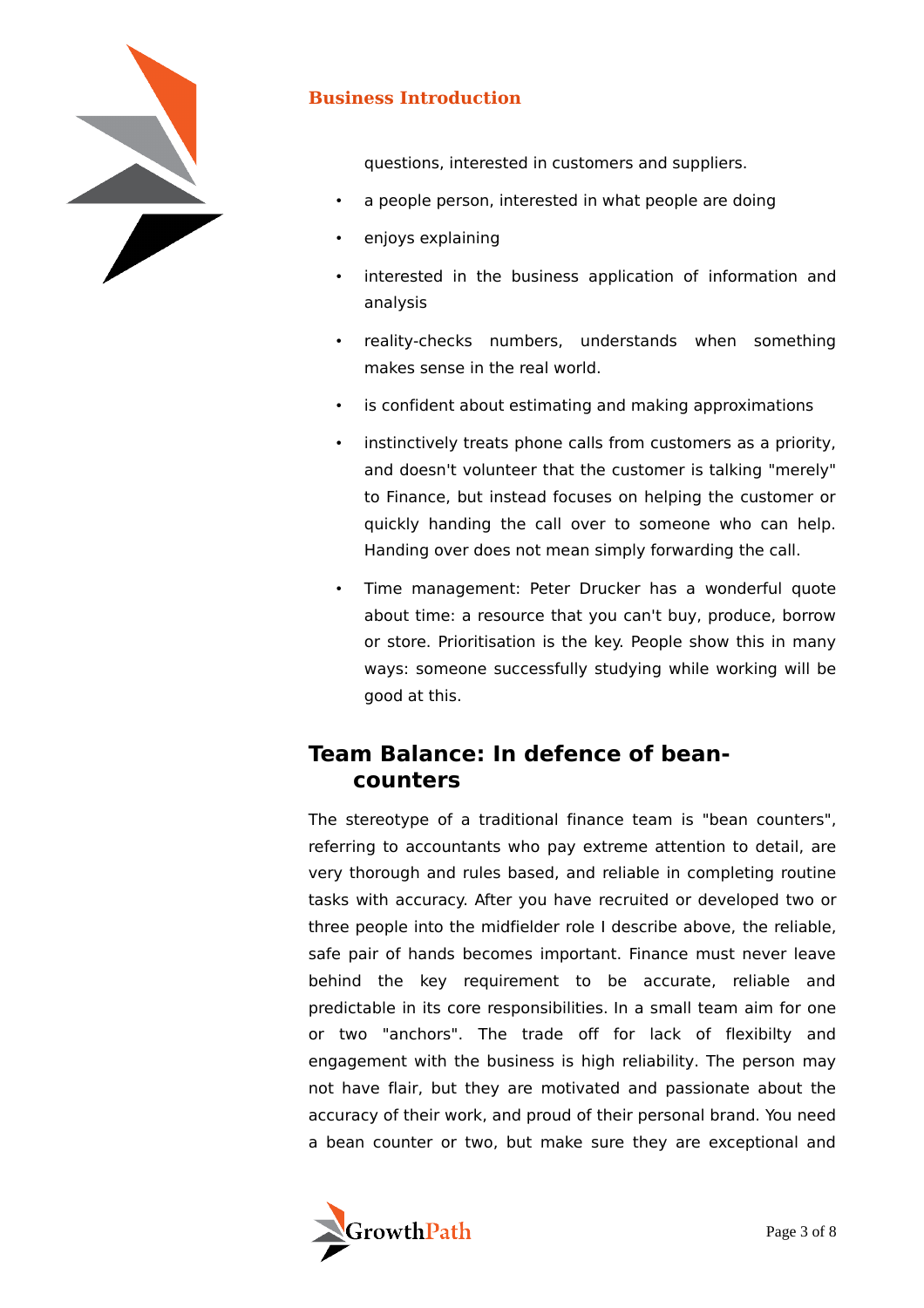

independent at it, because you don't want to check their work all the time.

# **Flexibility and empowerment: the leadership role**

Leadership in a finance team should be more guiding than controlling. Firstly, as CFO you will rely on the judgement of your people to enforce business controls and raise concerns. If you take away initiative, you risk dulling judgement and a feeling of ownership; if people feel personally accountable and responsible, they will present you with finished product. Let people define how they will meet an objective, don't tell them how to do it. In the process of working this out, they grow their own ownership of the task.

## **Development and alignment: new job descriptions**

I structure the transformed finance team around four pillars. There are other ways to understand how you want finance to work. The vital points are

(a) people need to be aligned to the new mission for finance

(b) everything discussed above must be reflected in performance assessment.

Almost everyone likes learning new skills and improving. People who learn are constantly becoming more productive and are working with pride and personal engagement. Formal development planning is required for a finance transformation effort to succeed and become embedded. This means sitting down regularly, setting goals and giving people the chance to learn new skills, and giving each team member a personal roadmap to future roles.

Link each job description to the four quadrants of the finance function; aligning the individual with the team's mission. Expect everyone to make some contribution to each quadrant. Give

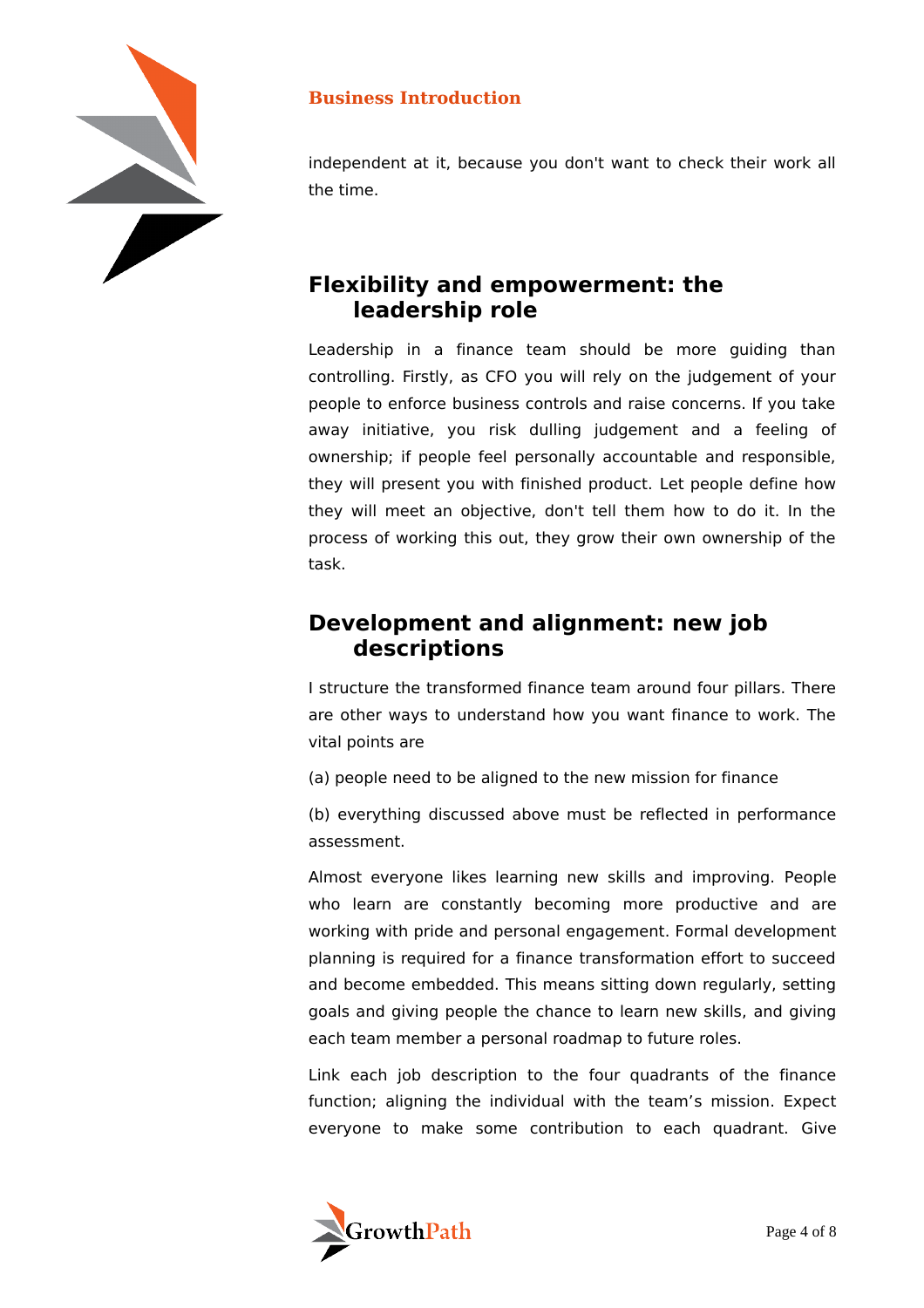

guidance about the performance expected of the next level. Finally, add leadership competences. Like all frameworks, this makes development plans easy to discuss.

Compared with traditional job descriptions, this is less task oriented and more about alignment, expectations and development goals.

Here is how it may look, taken from a real example.

**Position**: Company Accountant.

#### **Key responsibilities**

The accountant works under the direction of the CFO, and tasks and priorities will vary over time.

Specifically, some key tasks are:

- Designing and maintaining record keeping systems for source documents
- Advanced GL journal entries
- Supervision of monthly closing
- Bank reconciliation supervision
- Supervision of cost price and gross margin accuracy
- Business contact for external payroll

In general, the accountant will closely support the CFO in execution of the finance department's mission, which is

- Business control
- Process efficiency and innovation
- Decision support and analysis
- Business optimisation

The Accountant is expected to be a significant contributor in the first two areas and competent in the third and fourth area.

In addition, leadership competences for this position are

• Team leadership

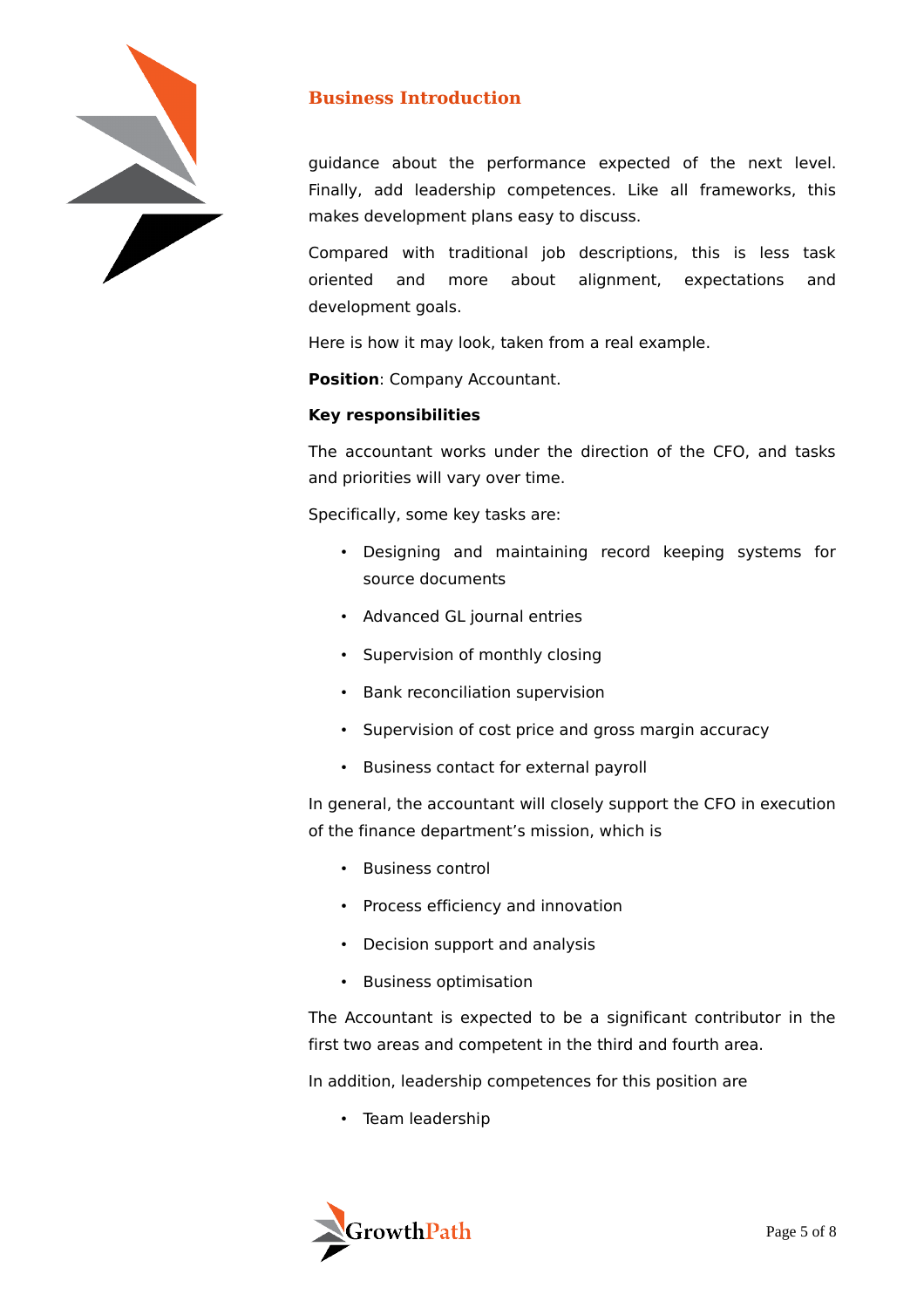

- Cross-functional co-operation
- Shareholder and lender relations

[Note: the expected next step in this role is financial controller, which may or may not be under current employment.]

|                                  | Good           | <b>Excellent</b> | Next Level:       |  |
|----------------------------------|----------------|------------------|-------------------|--|
|                                  | performance    | performance      | <b>Financial</b>  |  |
|                                  |                |                  | <b>Controller</b> |  |
|                                  |                |                  |                   |  |
| <b>Finance Mission</b>           |                |                  |                   |  |
|                                  |                |                  |                   |  |
| <b>Business control</b>          | Associate      | Senior           | Manager           |  |
|                                  |                | Associate+       |                   |  |
|                                  |                |                  |                   |  |
| Process efficiency and Associate |                | Senior           | Manager           |  |
| innvoation                       |                | Associate+       |                   |  |
|                                  |                |                  |                   |  |
| Decision<br>support              | and Associate  | Senior           | Manager           |  |
| analysis                         |                | Associate+       |                   |  |
|                                  |                |                  |                   |  |
| <b>Business</b><br>cash          | flow Associate | Senior           | Manager           |  |
| optimisation                     |                | Associate+       |                   |  |
|                                  |                |                  |                   |  |

| <b>Business leadership</b>                  | Good<br>performance | <b>Excellent</b><br>performance | Next Level:<br><b>Financial</b><br>Controller |
|---------------------------------------------|---------------------|---------------------------------|-----------------------------------------------|
| Team leadership                             | <b>Starter</b>      | <b>Starter</b>                  | Associate                                     |
|                                             |                     |                                 |                                               |
| functional co-Starter<br>Cross<br>operation |                     | Starter                         | Associate                                     |
| Shareholder and lender Starter<br>relations |                     | Starter                         | Associate                                     |

**Performance levels are defined in a standard appendix, like this:**

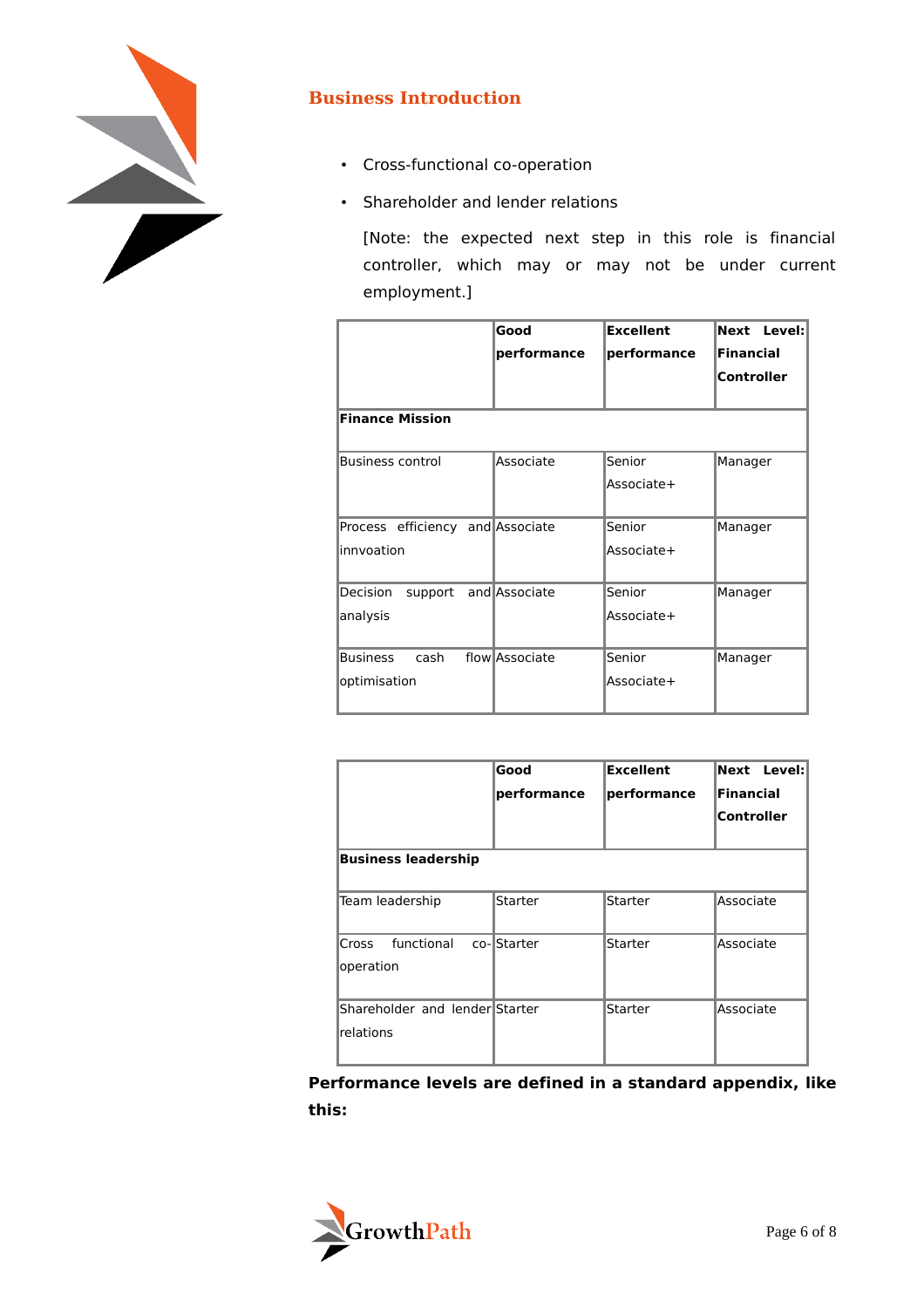

- Starter: occasional specific sub-tasks under supervision.
- Associate: Executes basic tasks under supervision when task is completed, rework is not uncommon but should happen less than half the time.
- Senior Associate: Strong subject knowledge, takes a project definition and turns into tasks, delegates to others.
- Manager: Very strong subject knowledge, identifies opportunities and risks, teaches others, organises teams. Identifies skill weaknesses in others and adapts allocation of tasks in accordance. Helps other members of the finance team build skills. Helps other members of the finance team improve their contribution to the team's mission.
- Leader: respected in the management team as an authority. Develops other people, makes recruitment and staffing decisions. Able to work as a peer with other functions, and able to represent shareholder interests when dealing with banks and other external parties. Inspires confidence from the owner of the business. Motivation and inspirational to the team.

#### **Development Path for this position**

This position should be held by someone with the potential to succeed to a financial controller role, which includes responsibility for a team.

The key skills required for the next step are people management and development, confidence explaining results to managers and external parties.

Full CPA status is also a requirement to take the next step.

... extract ends

So you can see that this gives guidance about how to perform at a high level, and gives a framework for a development plan.